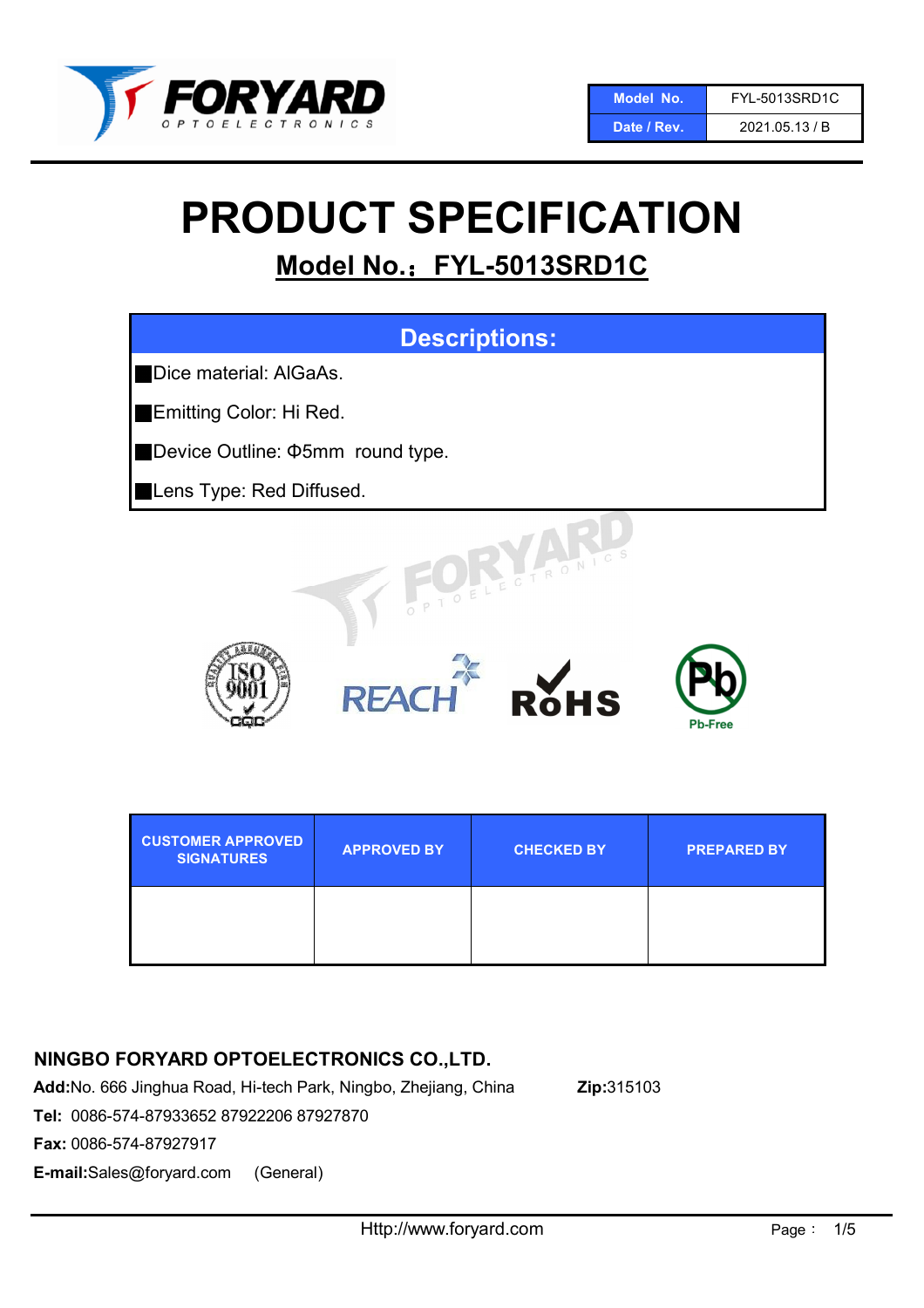

| Model No.   | <b>FYL-5013SRD1C</b> |
|-------------|----------------------|
| Date / Rev. | 2021.05.13 / B       |

#### ■ Features

- 1.Low power consumption.
- 2.High efficiency.
- 3.General purpose leads.
- 4.High intensity.
- 5.RoHs compliant.
- Package configuration



#### Notes:

- 1. All dimensions are millimeters (inches)
- 2. Tolerance is ±0.25mm(.010") unless otherwise noted.
- 3. The specifications, characteristics and technical data described in the datasheet are subject to change without prior notice.
- 4.The drawing is different from the actual one, please refer to the sample.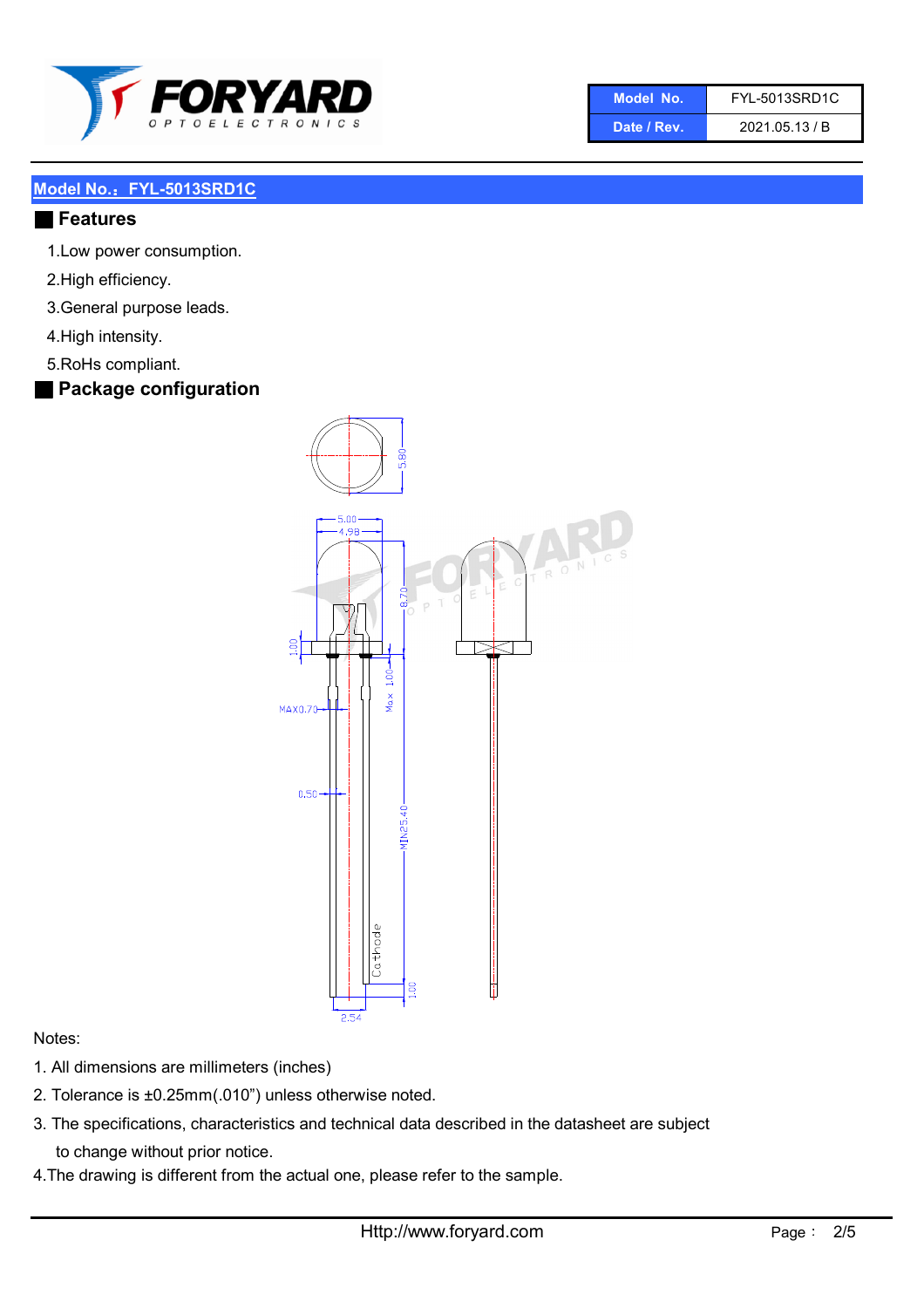

| Model No.   | <b>FYL-5013SRD1C</b> |
|-------------|----------------------|
| Date / Rev. | 2021.05.13 / B       |

## ■ Absolute Maximun Ratings(Ta=25°C)

| Parameter                                                 | MAX.                                | Unit                                 |
|-----------------------------------------------------------|-------------------------------------|--------------------------------------|
| <b>Power Dissipation</b>                                  | 60                                  | mW                                   |
| Peak Forward Current (1/10 Duty Cycle, 0.1ms Pulse Width) | 150                                 | mA                                   |
| <b>Continuous Forward Current</b>                         | 25                                  | mA                                   |
| Derating Linear From 50°C                                 | 0.4                                 | $mA$ <sup><math>\circ</math></sup> C |
| Reverse Voltage                                           | 5                                   | v                                    |
| <b>Operating Temperature Range</b>                        | $-40^{\circ}$ C to $+85^{\circ}$ C  |                                      |
| Storage Temperature Range                                 | $-40^{\circ}$ C to $+100^{\circ}$ C |                                      |
| Lead Soldering Temperature[4mm(.157") From Body]          | 260℃ for 5 Seconds                  |                                      |

### ■ Typical Electrical &Optical Charcteristics(Ta=25°C)

| Parameter                       | Symbol              | Min. | Typ.            | Max. | <b>Unit</b> | <b>Test Condition</b> |
|---------------------------------|---------------------|------|-----------------|------|-------------|-----------------------|
| Luminous Intensity              | I <sub>V</sub>      | 60   | 100             | 140  | mcd         | $IF = 20mA$           |
| <b>Viewing Angle</b>            | $2\theta_{1/2}$     |      | 30 <sup>°</sup> | ---  | Deg         |                       |
| <b>Peak Emission Wavelength</b> | λp                  | ---  | 660             | --   | nm          |                       |
| <b>Dominant Wavelength</b>      | λd                  | 640  | 645             | 650  | nm          |                       |
| <b>Spectral Line Half-Width</b> | $\triangle \lambda$ | ---  | 20              | --   | nm          |                       |
| <b>Forward Voltage</b>          | VF                  | 1.8  | 2.1             | 2.4  | v           |                       |
| <b>Reverse Current</b>          | <sup>I</sup> R      | ---  | ---             | 10   | μA          | VR=5V                 |

Note:

1.Luminous Intensity is based on the Foryard standards.

2.Pay attention about static for InGaN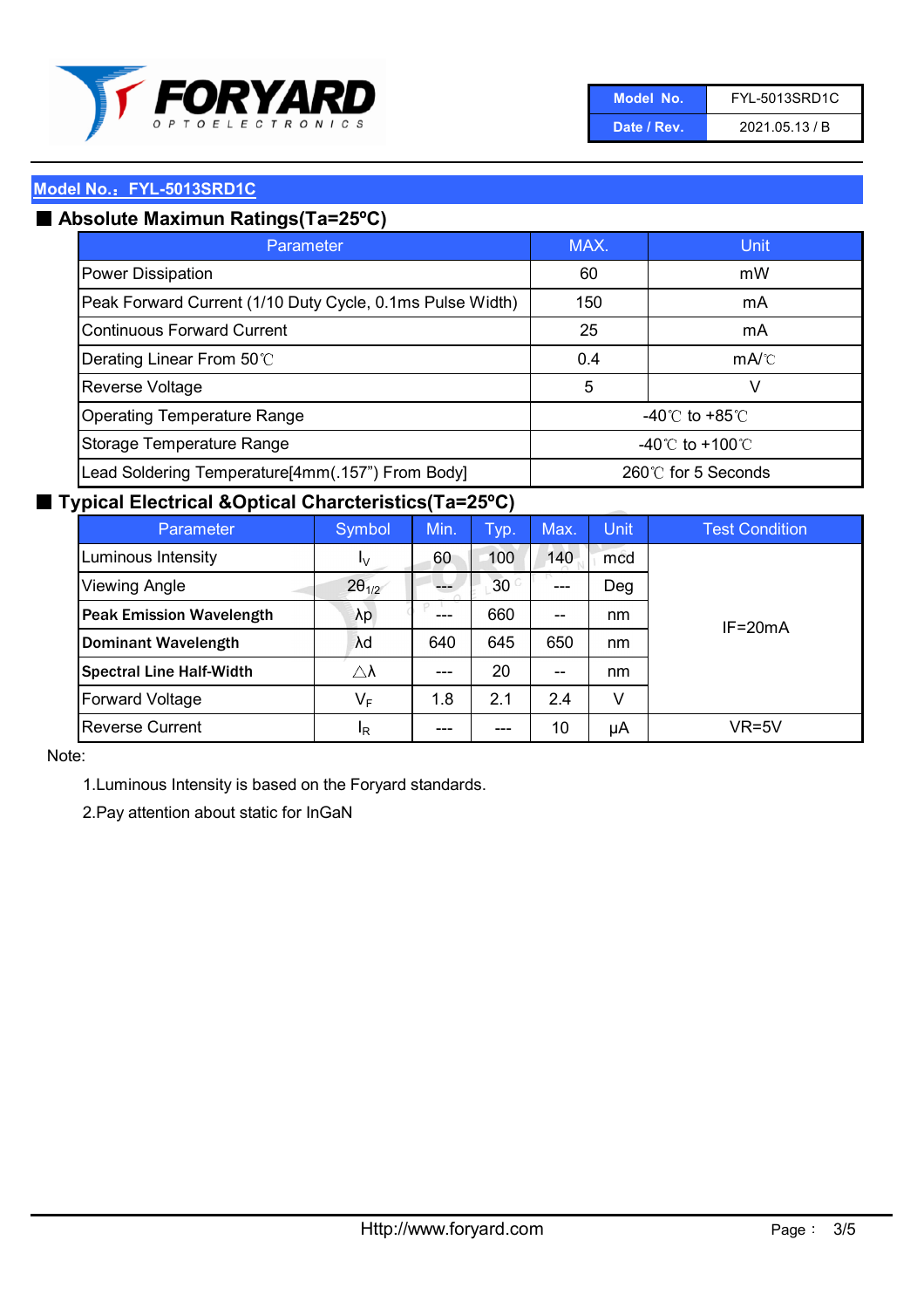

| Model No.   | <b>FYL-5013SRD1C</b> |
|-------------|----------------------|
| Date / Rev. | 2021.05.13 / B       |

## ■ Typical Eletrical/Optical Characteristics Curves(Ta=25°C Unless Otherwise Noted)



■ Radiation pattern